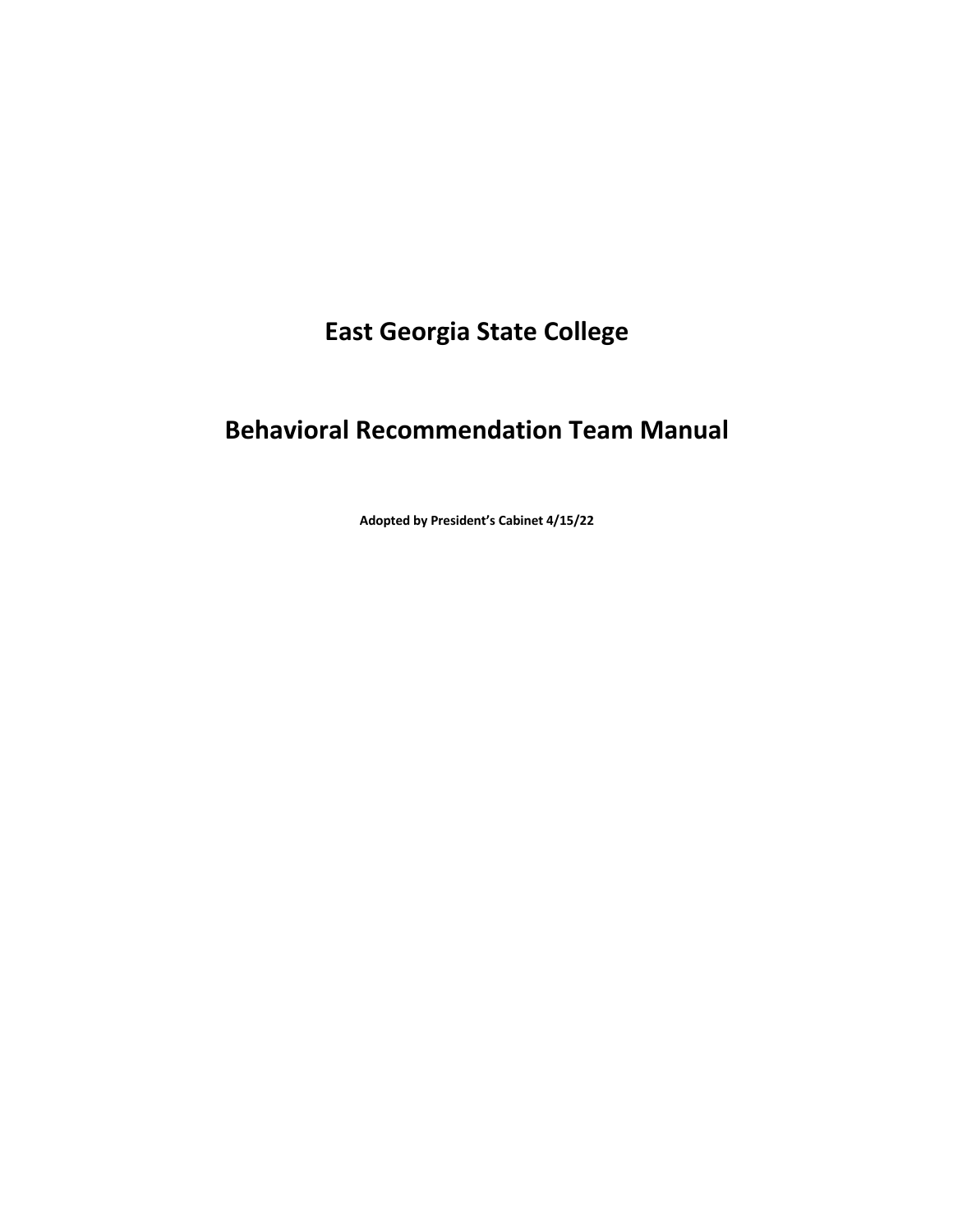#### **Behavioral Recommendation Team Membership**

Director of Counseling and Disability Services, Chair Representative of Academic Affairs Chief of Public Safety Chief of Staff/Legal Counsel Counselor Associate Vice President for External Campuses Director of EGSC- Statesboro Director of Housing Associate Vice President for Student Conduct and Title IX Faculty Member Elected by Faculty

#### **Introduction**

To promote a safer campus community, the president of East Georgia State College (EGSC) has established the Behavioral Recommendation Team (BRT). The team's purpose is to develop procedures, receive and review reports, recommend action, and provide case management for students, faculty, and staff referred to the BRT. There will be instances when the individual's behavior is concerning to the point that it prevents other's ability to function successfully or safely at East Georgia State College. The BRT would hope that any report concerning students, faculty, and staff behavior will be addressed in a manner that results in the individual is able to continue at the college and be successful.

Paramount to the success of the Behavioral Recommendation Team is coordinating the college's departmental services of Public Safety, Student Conduct, Counseling and Disability Services, Student Housing, Academic Support Services, Human Resources and the academic school. In the case of an individual who may pose a threat to the campus community, BRT will provide the needed leadership for timely and accessible support services, to prevent a critical incident. BRT will also provide guidelines and training to the campus community for recognition of concerning behaviors, reporting, and direct intervention when appropriate or necessary.

The Behavioral Recommendation Team will be cognizant of balancing FERPA, HIPAA, and counselor privilege with the college's need to know. BRT will make every effort to release only need to know information, but certain circumstances may dictate the need to release confidential information based on standard or published guidelines. Even with the best intentions, situations may arise that are unforeseen by any member of the campus community. BRT will operate in some instances with very limited information while exercising due diligence to protect the college community and the individual.

#### **Reporting Concerning Behavior**

It is the responsibility of faculty, staff, and students to immediately report any situation that could possibly result in harm to anyone at East Georgia State College. If there is an imminent threat of harm, contact 911 and/or Public Safety, before completing a BRT referral. Any member of our campus community may become aware of a person exhibiting threatening, disruptive, or inappropriate behaviors, or a situation that is causing serious anxiety, stress, or fear. The Incident Reporting Form/ located in MyEGSC or via QR Code, can be used to make a report on a faculty, student or staff member. The Director of Counseling and Disability Services receives the completed form. Reports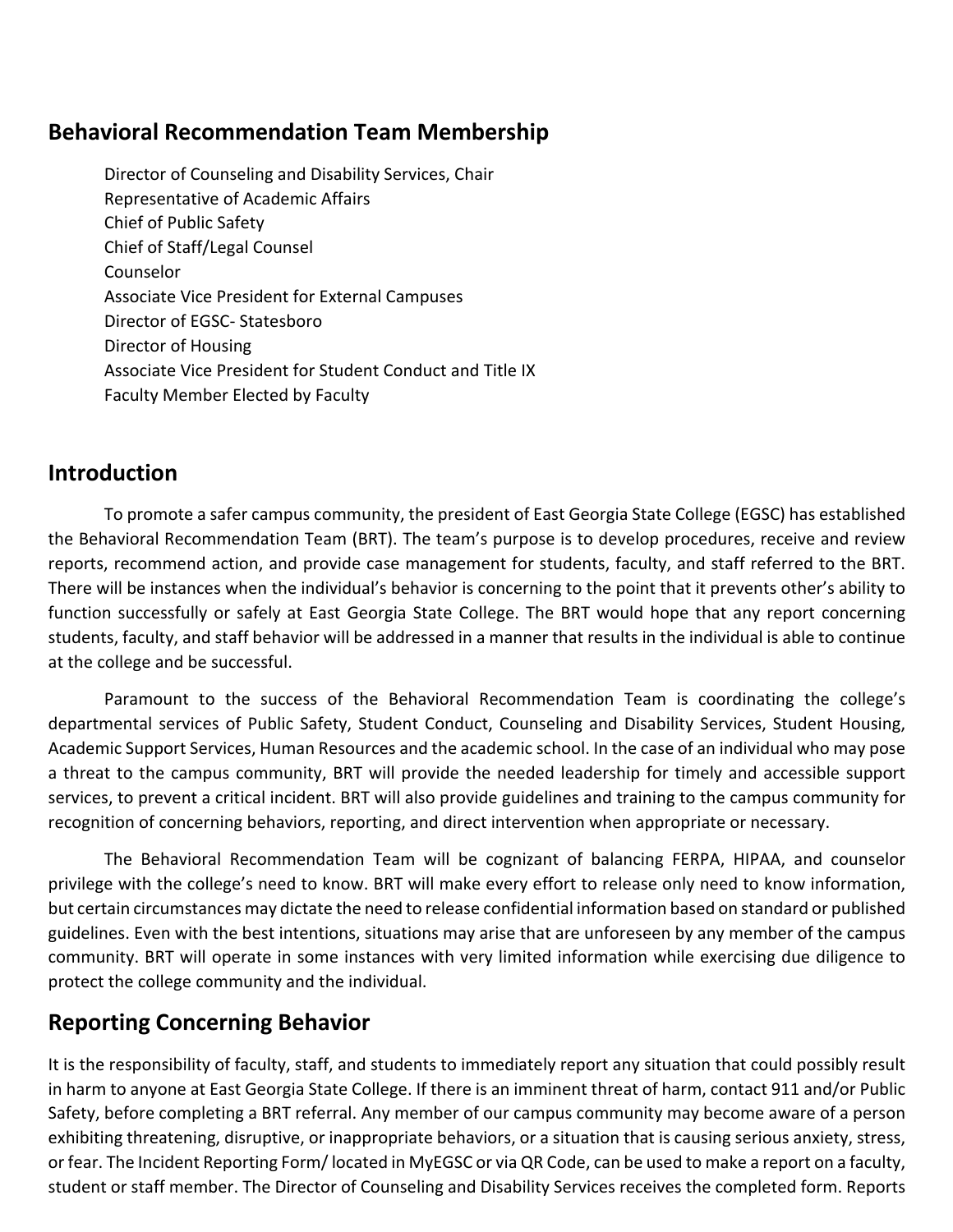can also be made in person, via email or phone to Stephanie Royals – sroyals@ega.edu 478-289-2039 or 912-623- 2438. While use of the BRT Incident Reporting Form is preferred, it is not required. The report should be made in the timeliest manner possible. Once a referral is received, the team members will be notified, and a meeting will be scheduled.

Behavior that might constitute a threat or disruption should not be confused with management of a current crisis. In situations where an individual may pose an active or immediate risk of violence to others, the reporting individual should report to:

- Swainsboro Public Safety- 478-289-2090
- Statesboro Campus Georgia Southern University- 912-478-5234
- Augusta Campus- Augusta University Public Safety- 706-729-2911

### **Concerning Behavior to Report**

The concerning behaviors listed below are not to be an exhaustive list but as a guide for the EGSC community. The behaviors listed may warrant a referral to the Behavioral Recommendation Team (BRT). The Team will review the report and deliver it to the appropriate individual or office for follow up with the student, faculty or staff.

- Disturbing social media postings or emails (Pictures surrounding self with guns and drugs)
- Any threats or acts of violence
- Hate Crime/Incidents
- Fascination with weapons/previous shootings
- Disturbing content in writing or presentations
- Unprovoked anger or hostility
- Making implied or direct threats to others or self
- Academic assignments dominated by themes of extreme hopelessness, rage, worthlessness, isolation, despair, acting out, suicidal ideations and violent behaviors
- Expressions of concern about the student by his or her peers
- Unusual interest in police, military, terroristic activities and materials
- Mental health history related to dangerousness
- **Stalking**
- Paranoia
- Recent police contact
- Non-compliance or disciplinary matters that do not respond to several management methods in the classroom

#### **Committee Meeting and Review Procedures**

At least four of the ten committee members must be present to hold a meeting. However, in an exigent circumstance, action may be taken to prevent bodily harm without a committee meeting. In such instances, the Chair will inform the committee and call a meeting as needed. Counselors should continue to exercise professional judgement regarding providing the necessary resources to ensure individual and/or campus safety regardless of whether a student has voluntarily sought counseling or is a BRT referral.